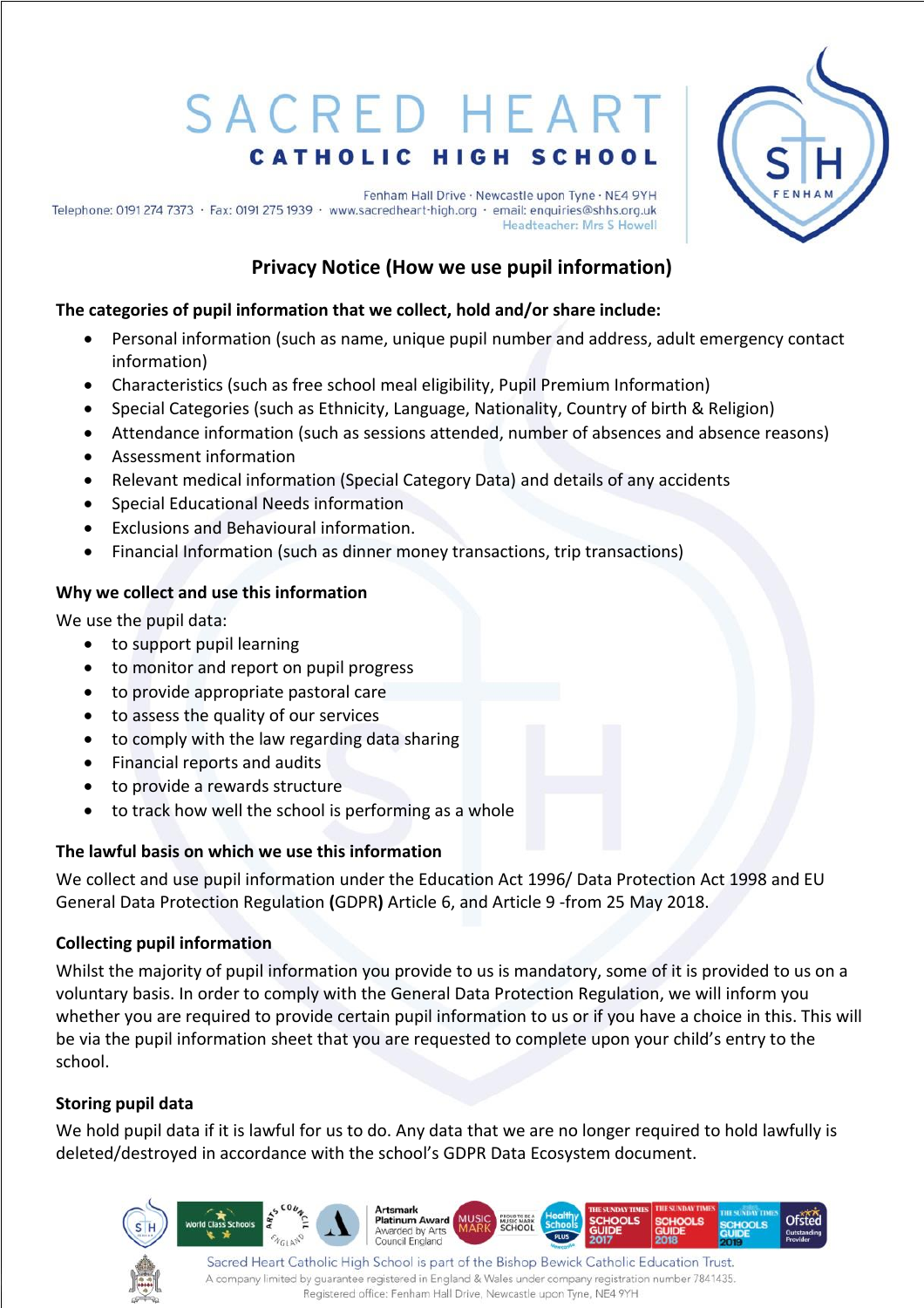#### **Who we share pupil information with**

We routinely share pupil information with:

- schools that the pupil's attend after leaving us
- our local authority (which includes Connexions career service)
- the Department for Education (DfE)
- Medical information as appropriate/necessary with the NHS
- Third party companies/partners who are assisting the school. All third-party companies/partners who process data on our behalf will have a data processing agreement with the school.

#### **Why we share pupil information**

We do not share information about our pupils with anyone without consent unless the law and our policies allow us to do so.

We share pupils' data with the Department for Education (DfE) on a statutory basis. This data sharing underpins school funding and educational attainment policy and monitoring.

We are required to share information about our pupils with the (DfE) under regulation 5 of The Education (Information About Individual Pupils) (England) Regulations 2013.

We share data with schools that your child attends after leaving us to assist with the school transition process.

We share data with third party companies/partners who may require this information to assist the school.

We share pupil data with the NHS when appropriate to assist with medical needs of children within the school.

#### **Data collection requirements:**

To find out more about the data collection requirements placed on us by the Department for Education (for example; via the school census) go to [https://www.gov.uk/education/data-collection-and-censuses](https://www.gov.uk/education/data-collection-and-censuses-for-schools)[for-schools.](https://www.gov.uk/education/data-collection-and-censuses-for-schools)

#### **Youth support services**

#### **Pupils aged 13+**

Once our pupils reach the age of 13, we also pass pupil information to our local authority and / or provider of youth support services as they have responsibilities in relation to the education or training of 13-19 year olds under section 507B of the Education Act 1996.

This enables them to provide services as follows:

- youth support services
- careers advisers

A parent or guardian can request that **only** their child's name, address and date of birth is passed to their local authority or provider of youth support services by informing us. This right is transferred to the child / pupil once he/she reaches the age 16.

#### **Pupils aged 16+**

We will also share certain information about pupils aged 16+ with our local authority and / or provider of youth support services as they have responsibilities in relation to the education or training of 13-19 year olds under section 507B of the Education Act 1996.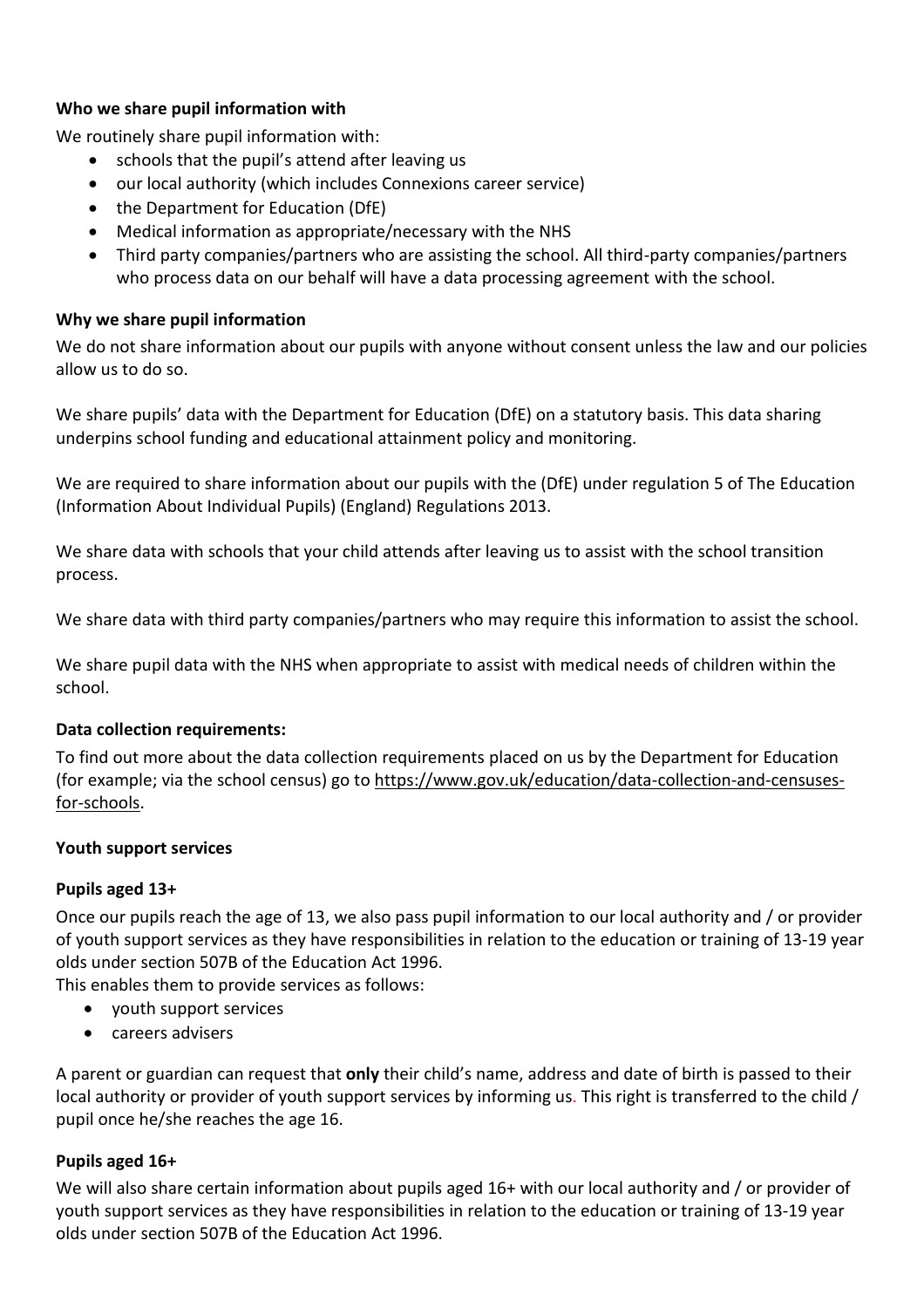This enables them to provide services as follows:

- post-16 education and training providers
- youth support services
- careers advisers

For more information about services for young people, please visit our local authority website.

#### **The National Pupil Database (NPD)**

The NPD is owned and managed by the Department for Education and contains information about pupils in schools in England. It provides invaluable evidence on educational performance to inform independent research, as well as studies commissioned by the Department. It is held in electronic format for statistical purposes. This information is securely collected from a range of sources including schools, local authorities and awarding bodies.

We are required by law, to provide information about our pupils to the DfE as part of statutory data collections such as the school census and early years' census. Some of this information is then stored in the NPD. The law that allows this is the Education (Information About Individual Pupils) (England) Regulations 2013.

To find out more about the NPD, go to [https://www.gov.uk/government/publications/national-pupil](https://www.gov.uk/government/publications/national-pupil-database-user-guide-and-supporting-information)[database-user-guide-and-supporting-information.](https://www.gov.uk/government/publications/national-pupil-database-user-guide-and-supporting-information)

The department may share information about our pupils from the NPD with third parties who promote the education or well-being of children in England by:

- conducting research or analysis
- producing statistics
- providing information, advice or guidance

The Department has robust processes in place to ensure the confidentiality of our data is maintained and there are stringent controls in place regarding access and use of the data. Decisions on whether DfE releases data to third parties are subject to a strict approval process and based on a detailed assessment of:

- who is requesting the data
- the purpose for which it is required
- the level and sensitivity of data requested: and
- the arrangements in place to store and handle the data

To be granted access to pupil information, organisations must comply with strict terms and conditions covering the confidentiality and handling of the data, security arrangements and retention and use of the data.

For more information about the department's data sharing process, please visit: [https://www.gov.uk/data](https://www.gov.uk/data-protection-how-we-collect-and-share-research-data)[protection-how-we-collect-and-share-research-data](https://www.gov.uk/data-protection-how-we-collect-and-share-research-data)

For information about which organisations the department has provided pupil information, (and for which project), please visit the following website: [https://www.gov.uk/government/publications/national-pupil](https://www.gov.uk/government/publications/national-pupil-database-requests-received)[database-requests-received](https://www.gov.uk/government/publications/national-pupil-database-requests-received)

To contact DfE: <https://www.gov.uk/contact-dfe>

#### **Requesting access to your personal data**

Under data protection legislation, parents and pupils have the right to request access to information about them that we hold. To make a request for your personal information, or be given access to your child's educational record, contact Mr Bryan Chapman (Data Protection Officer) using the details provided at the